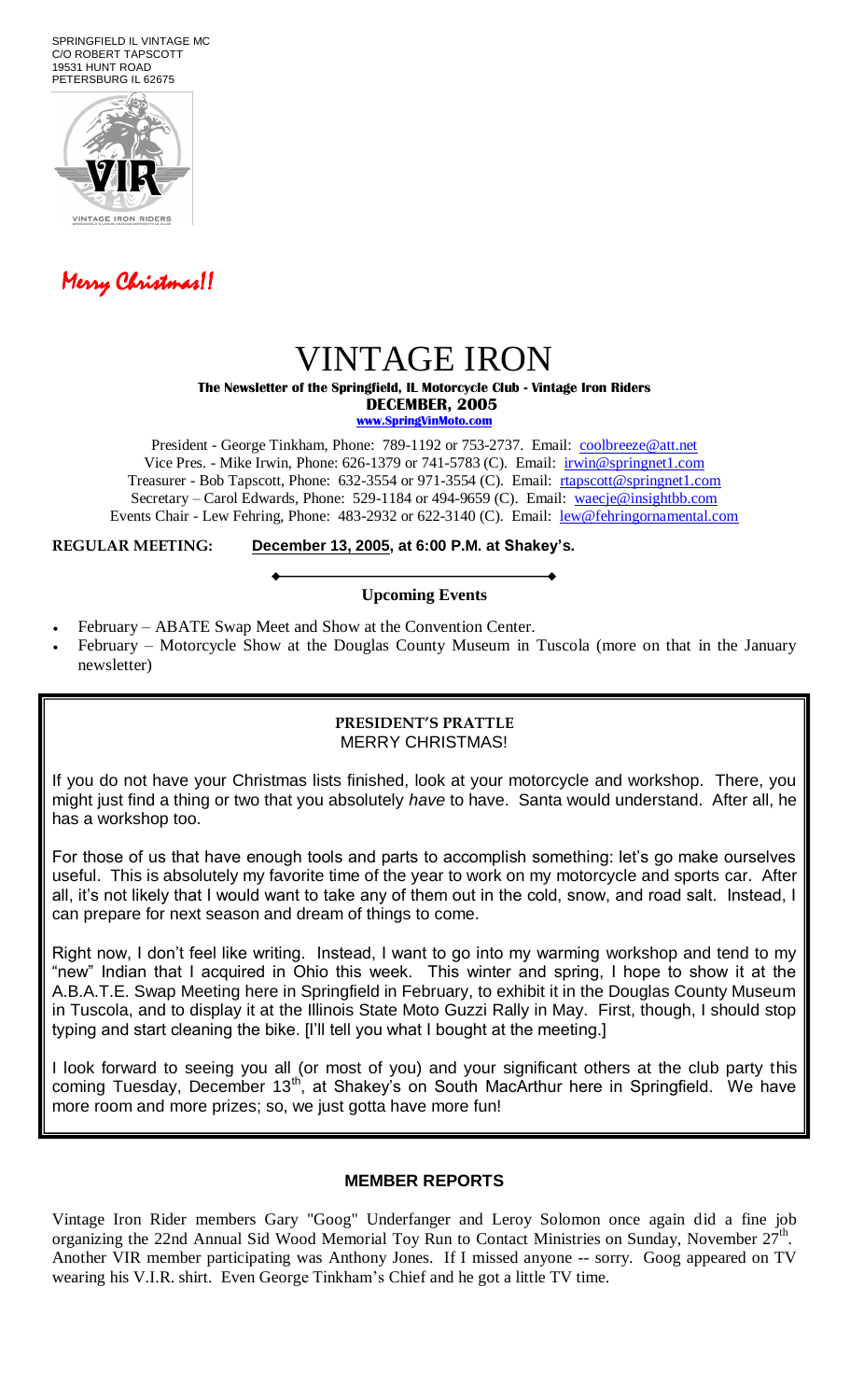The weather cooperated with a rain-free afternoon. According to the newspaper, there were 89 motorcyclists and passengers participating. Over \$1,200 in toys and \$788 in cash were donated. George Tinkham presented a \$300 check from the Springfield Milers to Rita Tarr, Director of Contact Ministries. Freebird Tavern at Amos and Jefferson offered *apre'* toy run food.

Check out George's photo on the website! **[www.SpringVinMoto.com](http://www.springvinmoto.com/)** Then go to Galleries, VinMoto Garages, SpringVinMoto Garages, and VIR Garages

Speaking of George, following is a report on the acquisition of his new "baby."

Finally: My Dream Bike!

When I first became interested in motorcycles as a farm kid in the late '50s – early '60s, it bothered me that Harley and Indian had air cooled V-twin engines with the front cylinder blocking the cooling air flow to the rear cylinder. I reasoned that, if the idea was to have air cool the cylinders, why weren't they stuck out into the air flow where they would be cooled?

Later, I found that BMW had been building bikes for years with the cylinders where they belonged. As practical and timeless as the BMW boxer may be, it still did not have the V-twin design that I loved. Then in 1967, Moto Guzzi produced the "V 700" with a transverse V-twin engine and shaft drive. Wow, my dream bike was finally being made!

You can imagine my surprise when I found that Indian made a limited run of transverse V, shaft drive motorcycles during WW II. This gorgeous bike had Indian's girder front fork, foot shift, and hand clutch. Except for its flat head engine and weak brakes, it was essentially a modern bike.

For years I have dreamed of owning this rare and exotic Indian model 841. Finally this fall, three (yes, **3**) Indian 841s were auctioned separately on eBay. I didn't bid on the first because I couldn't justify getting another antique when my '48 Chief was not roadworthy. The second one sold for more than I would pay for a non-running bike. The third one, however, seemed just right.

When I placed my bid maximum for that third machine, I worried about losing it by a few cents to someone else who had the same maximum in mind. To play it safe, I gave a maximum of \$1.52 over my earlier, pre-determined max bid. As it turned out, I won by that \$1.52!!

Last week, a buddy drove with me to Oberlin, Ohio (just this side of Cleveland) to get the bike. It is now being prepared for showing at the Douglas County Museum, the A.B.A.T.E. Swap Meet bike show, and the Illinois Moto Guzzi Rally. Mike Irwin helped me find this bike on eBay. Hound Dog Cramer loaned his truck to me to get it. Brian "Hop Sing" Oliver shared driving chores with me to bring it back to Illinois. Rod Taylor provided a much-needed place to stay in Indianapolis on the way back.

Yes, thanks to these good friends – and the \$1.52 – I now have my dream motorcycle.

**"Vintage Visdom"** It is more blessed to give than to receive!

 $\leftarrow$  DUES  $\rightarrow$ 

The 2005 club dues will be collected at the **January 18th meeting**. Remember, **dues for 2006 are \$15.00**. For those members unable to attend the January meeting, please mail the dues to Robert Tapscott, 19531 Hunt Road, Petersburg, IL 62675. Of course, you can send them any time prior to that time.



## **ADVERTISING**

Do you have a business (at home or away from home)? Want to do some **cheap inexpensive** advertising? The VIR Board has lowered our advertising price from \$2.50 per month to \$12.00 per year. Where else can you get such a bargain???

Even if you don't have a business, if you are looking for an item, or have items for sale (motorcycle related, of course), let us know.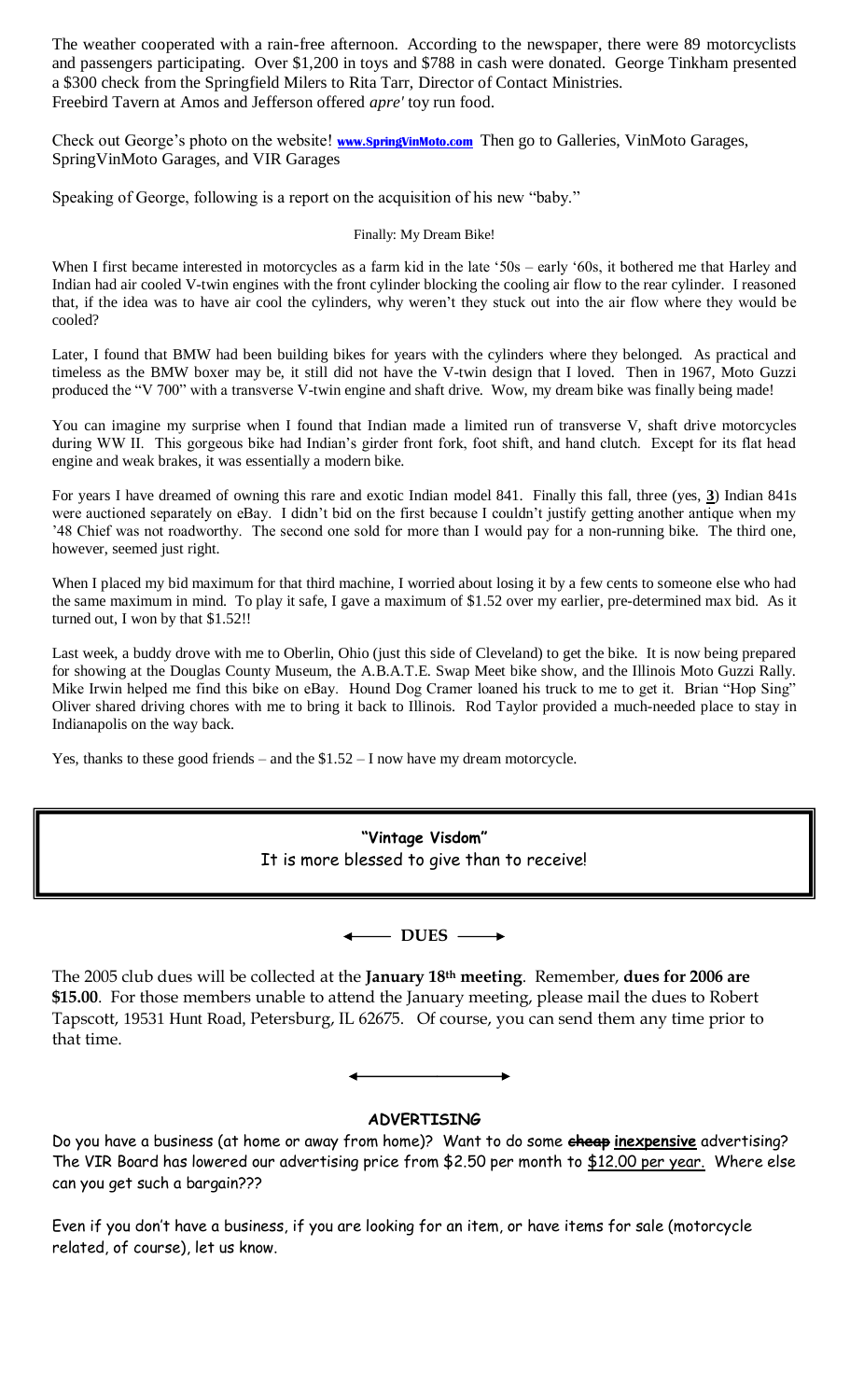#### **MINUTES OF MEETING Springfield (IL) Vintage Motorcycle Club Top Cat's Chill & Grill November 16, 2005**

Meeting called to order at 7:15 P.M. by President George Tinkham.

V. P. Mike Irwin is in Chicago so he was not present at the meeting.

Treasurer's Report: Bob Tapscott reported that we have \$491.71 in the treasury.

Product Report: Bob Tapscott reported that we got only 13 orders and, even though we did not meet the minimum, Ace accepted the order, which should be ready in the next couple of weeks. He requested that the orders be paid for tonight and he will try to get them delivered. However, he will have the orders at the Christmas Party. The decals were not ordered because we did not reach the minimum order on those either. He made a motion, seconded by Walter Ade, that the club go ahead and purchase 250 at a cost of \$1.50 each for future sales. Motion carried.

Events Report: Carol Edwards reported on plans for the Christmas Party on Tuesday, December  $13<sup>th</sup>$ , at 6:00 P.M. at Shakey's. She has shopped for prizes and hopes to have something for everyone. A show of hands indicated approximately 30-35 people planning to attend.

Dave Yost reported on the car/bike show in Auburn put on by the Auburn Rescue Squad. VIR members who won Best of Class were Jim Trader, Jeff Christy, Emerson Roderick, Lou Kerlikar, and Dave Yost (two classes). Bill Follis won the Ice Cream Cone Award for his Sears Puch. Congratulations to all!

Dan Woodward reported that sponsorship of a lap at the Springfield Mile is \$100. This had previously been approved and a check will be given to Leroy Solomon to deliver to the proper place for sponsorship at the Memorial Day event.

Leroy Solomon reported on the Sid Wood Toy Run to Contact Ministries on November  $27<sup>th</sup>$ . Everyone participating should bring a toy or cash donation.

Old Business: Calendars are ready for printing. Mike is still working on photo membership directory.

Membership applications of Carole Woodward and Frank Selvaggio were reviewed by the Board with a recommendation that they be accepted. Membership voted to accept both of them as new members.

New Business: Carol Edwards inquired about photo web link in email to members with the newsletter. Comments were requested concerning content of newsletter. General feeling was that it was fine the way it is, but the President's Prattle possibly will be dropped. Most members read the newsletter and use the calendars.

Walter Ade reported that he recently had visited Germany and gave our membership roster to some residents of a German town. So if we suddenly start getting emails or letters from Germany, we'll know why. He also gave one of them our patch.

Nominations of Officers: Nominations were closed after nomination of current slate of officers. Motion was made, seconded, and carried to elect the current slate.

Miscellaneous: George Tinkham spoke on motorcycle winterization, including various products and where to purchase them. He also had available a written summary of this information.

There being no further business, a motion was made and seconded to adjourn. Meeting adjourned at 7:55 P.M.